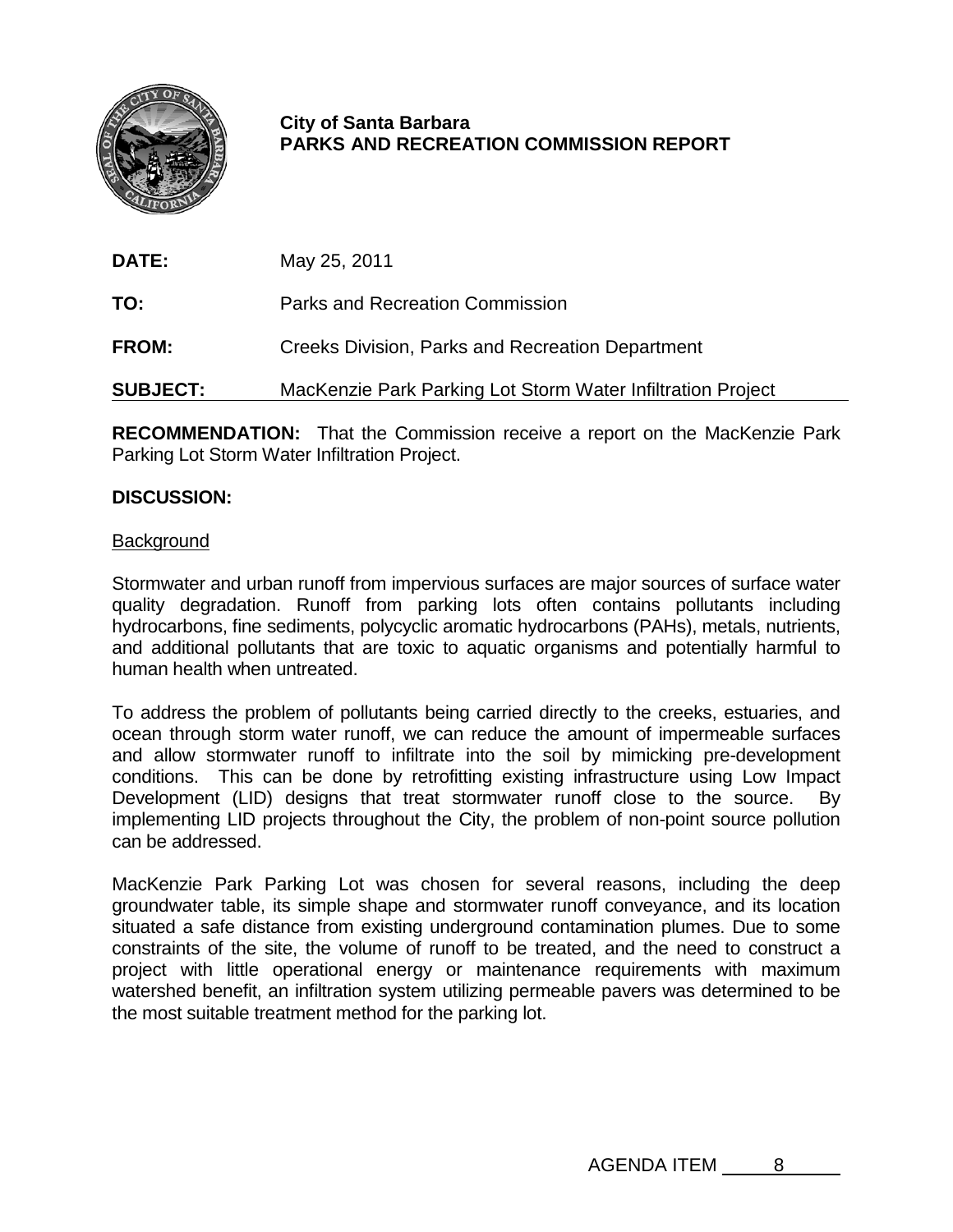Parks and Recreation Commission Report MacKenzie Park Parking Lot Stormwater Infiltration Project May 25, 2011 Page 2

### Project Description

The Creeks Division intends to design and install permeable pavers to treat stormwater and urban runoff through infiltration at the MacKenzie Park Parking Lot.

The primary purpose of the pavers will be to detain and filter polluted stormwater and incidental urban runoff through passive infiltration without compromising the existing use of the parking lot or surrounding structures.

A secondary purpose of this project will be to serve as a demonstration of how to retrofit existing parking lots to improve water quality while minimizing the cost of construction and post construction maintenance. This design will demonstrate a retrofit that complies with the City's Storm Water Management Program requirements of treating the volume generated from a one inch, 24 hour storm event.

#### Design

The project includes the following design elements (see Attachment):

- Permeable pavers will be installed in the area of the parking stalls.
- Pavers will be outlined with a six inch wide concrete ribbon border at grade.
- Pavers will also be installed to replace a portion of the decomposed granite path from the parking lot leading to the adult building.
- Additional car and motorcycle spaces will be added to the northern end of the parking lot.
- Two low gently sloping speed bumps will be installed in the driving lanes in order to strategically direct the stormwater to the pavers for maximum treatment benefit.
- Two planters will be constructed in the middle of each of the two main parking rows and two trees will be added to these planters.
- A tree will be planted in the existing vacant planter in the northwest corner of the lot.
- All existing trees in the park will remain.
- The design will add six parking spaces to the lower parking lot for a new total of 75 spaces.

### **Timeline**

City Council will need to approve a construction contract once a contractor is chosen for the project. Construction is planned to begin on August 22, 2011 and is expected to last two weeks. The construction period was chosen to minimized interference with existing uses of the park. Construction begins after Nature Camp, Lego Camp, Early Drop Off, and the Horticultural Sale. Construction ends before the start of the Fall Ball Season. During construction, parking will be available at the Lawn Bowls parking lot for access to MacKenzie Park.